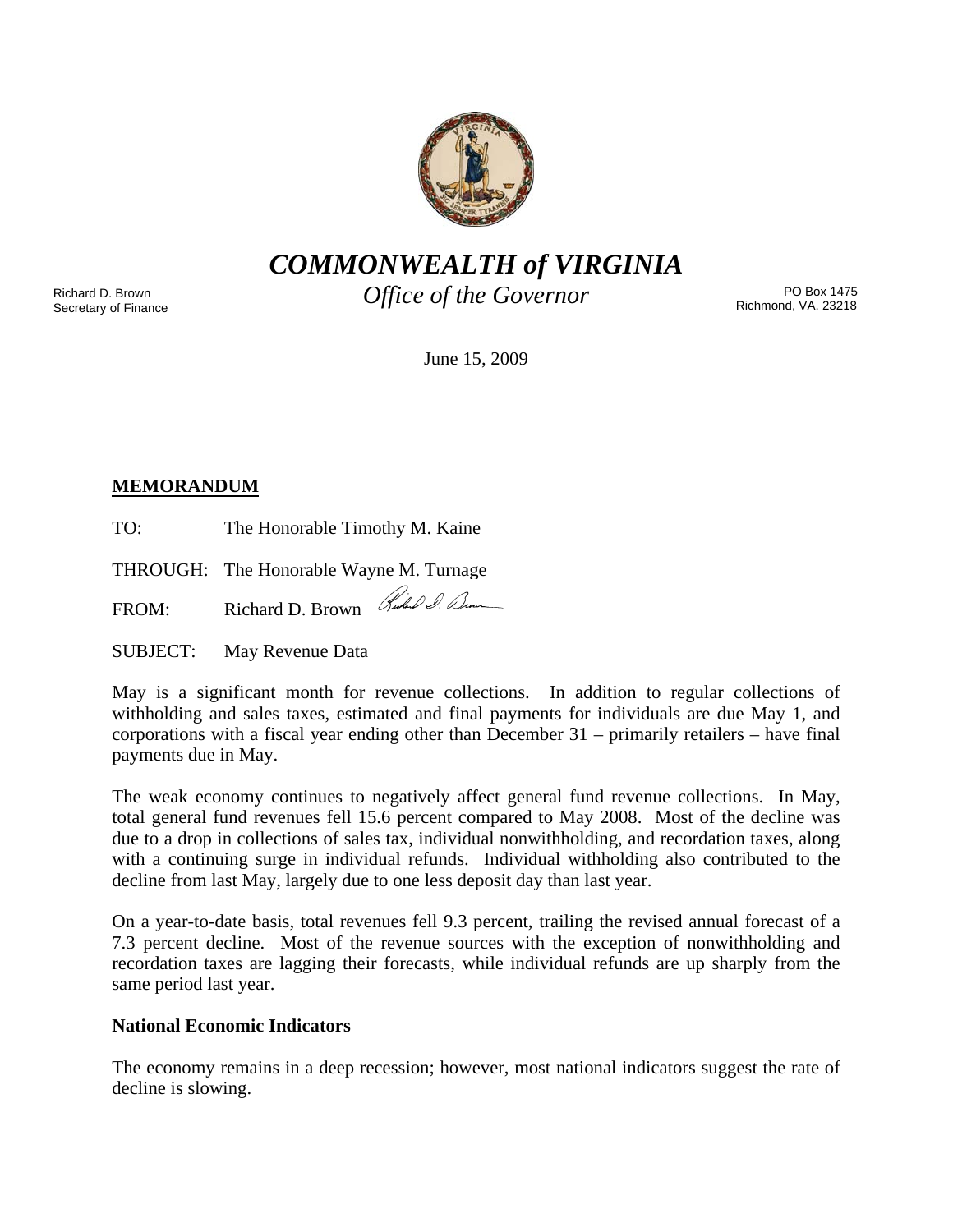- First-quarter real GDP was revised up from a 6.1 percent decline in the advance estimate to a 5.7 percent annualized decline.
- The labor market continued to contract in May; however, the magnitude of job losses has grown smaller. Payroll employment fell by 345,000 jobs in May, following losses of 504,000 in April and 652,000 in March. The job loss in May was about half of the average monthly job loss over the last six months. However, the unemployment rate rose to 9.4 percent from 8.9 percent.
- Initial claims for unemployment fell by 4,000 to 621,000 during the week ending May 30. The four-week moving average rose slightly from 627,000 to 631,000. Although the level of initial claims is indicative of continued weakness in the labor market, layoffs appear to be slowing.
- The Conference Board's index of leading indicators rose 1.0 percent to 99.0 in April, the first increase since June 2008. Seven of the ten components contributed to the increase. The rise in the index suggests the downturn has moderated.
- Consumer confidence continued to improve in May. The Conference Board's index of consumer confidence jumped from 40.8 to 54.9 in May. Similar to last month, the expectations component drove the increase, while the current conditions component rose only modestly. Although the index posted the largest two-month gain on record, it is still below its September level, suggesting confidence remains weak.
- The rate of contraction in the manufacturing sector continues to slow. The Institute of Supply Management index increased by 2.7 points in May, rising from 40.1 to 42.8. Although the index remains at recessionary levels, the gradual improvement over the last several months also suggests a moderation in the decline in industrial production.
- Inflation remains very low -- the CPI was flat in April. Core inflation rose 0.3 percent from March and stands 1.9 percent above April of last year.

### **Virginia Economy**

In Virginia, payroll employment fell by 2.8 percent in April, the largest monthly drop since July 1991. Northern Virginia posted a decline of 1.5 percent, Hampton Roads fell 0.8 percent, and employment in the Richmond-Petersburg area fell 3.9 percent in April. The unemployment rate in Virginia fell from 6.9 percent to 6.6 percent, its second monthly decline.

The Virginia Leading Index fell 0.3 percent in April, its eighth consecutive decline. Two of the three components – auto registrations and initial unemployment claims – contributed to the decline. Building permits, the third component, increased in April. The leading index declined in eight of the eleven metro areas in the Commonwealth in April. The index remained flat in Richmond and Winchester, and increased modestly in Hampton Roads.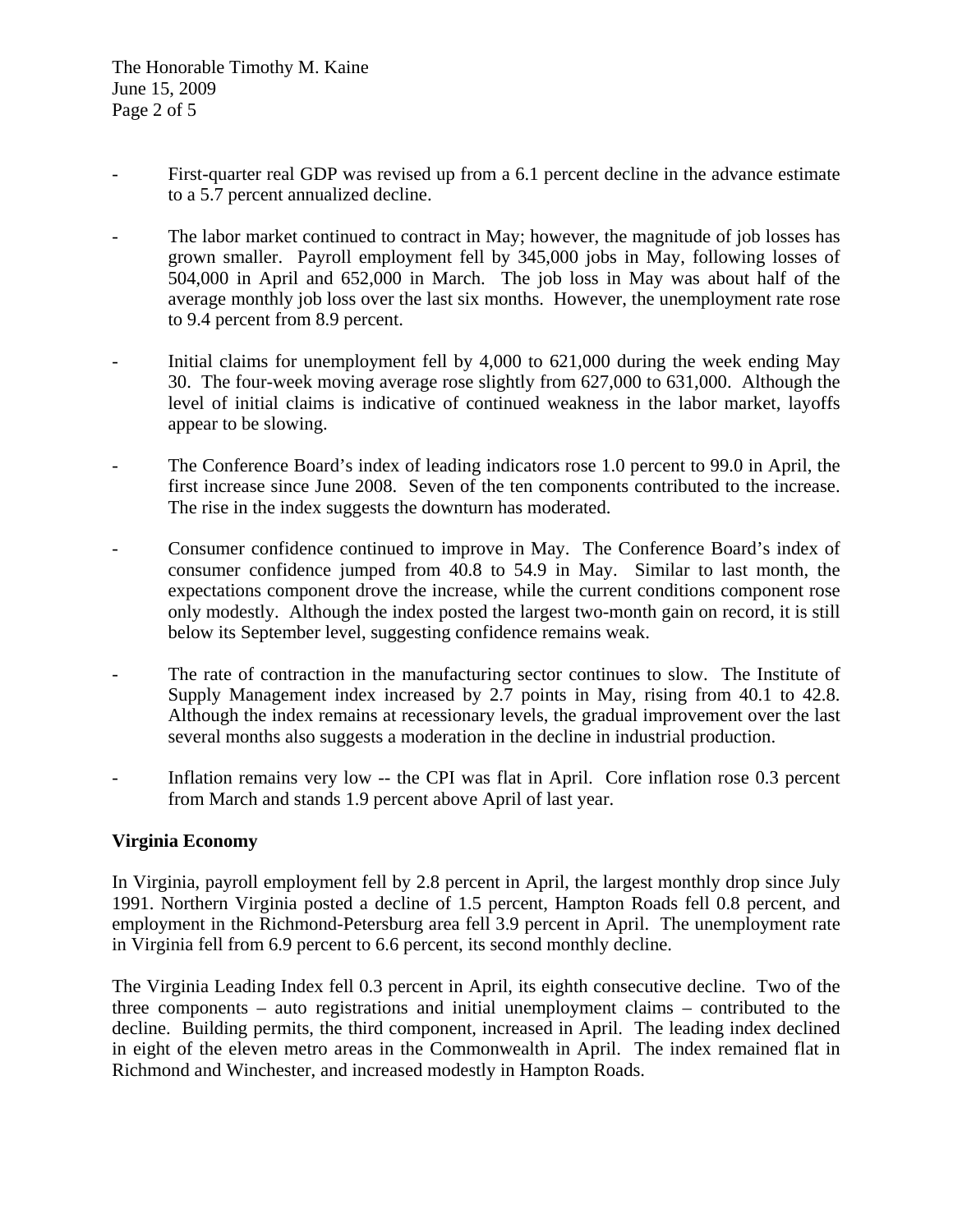The Honorable Timothy M. Kaine June 15, 2009 Page 3 of 5

#### **May Revenue Collections**

Total general fund revenues fell 15.6 percent in May compared to May 2008. The decline in May was due to a drop in collections of most major sources, along with a continuing surge in individual refunds. On a year-to-date basis, total revenues fell 9.3 percent, trailing the revised annual forecast of a 7.3 percent decline.

*Net Individual Income Tax (66% of general fund revenues)*: Collections of net individual income tax fell 16.7 percent in May. On a year-to-date basis, a decline of 5.9 percent is trailing the annual estimate of a 4.1 percent decline. Performance in each component of individual income tax is as follows:

*Individual Income Tax Withholding (63% of general fund revenues)*: Collections of payroll withholding taxes fell 4.5 percent in May, partially due to one less deposit day than May 2008. Year-to-date withholding growth is 1.7 percent, trailing the projected annual growth rate of 2.5 percent. June will have one more deposit day than June 2008, evening out the number of deposit days in the year.

*Individual Income Tax Nonwithholding (16% of general fund revenues)*: May is a significant month for nonwithholding collections, since final payments for tax year 2008 and the first estimated payment for tax year 2009 are both due May 1.

May collections were \$403.7 million compared with \$516.7 million in May 2008, a 21.9 percent decrease. Since a portion of final payments due May 1 are received in April, April and May collections must be analyzed together to accurately assess growth in this source. Taken together, nonwithholding collections in April and May were down 26.5 percent.

Through May, about 89 percent of the nonwithholding forecast has been collected, and collections during this period are 17.9 percent below the same period last year, matching the revised annual estimate. The final estimated payment for this fiscal year is due June 15.

*Individual Income Tax Refunds*: Through May, \$1.8 billion in individual refunds have been issued, compared with \$1.6 billion in the same period last year. Year to date, refunds are 13.7 percent ahead of the same period last year and are also ahead of the annual forecast of a 7.4 percent increase. Both the number of refunds and the average check size are greater than last year. For the filing season beginning in January, 2.5 million refunds have been issued – about 3.0 percent more than during the same period last year with the average check size up 10 percent.

*Sales Tax (20% of general fund revenues)*: Collections of sales and use taxes, reflecting April sales, fell 8.2 percent in May. On a year-to-date basis, collections have fallen 5.1 percent, lagging the annual estimate of a 3.7 percent decline.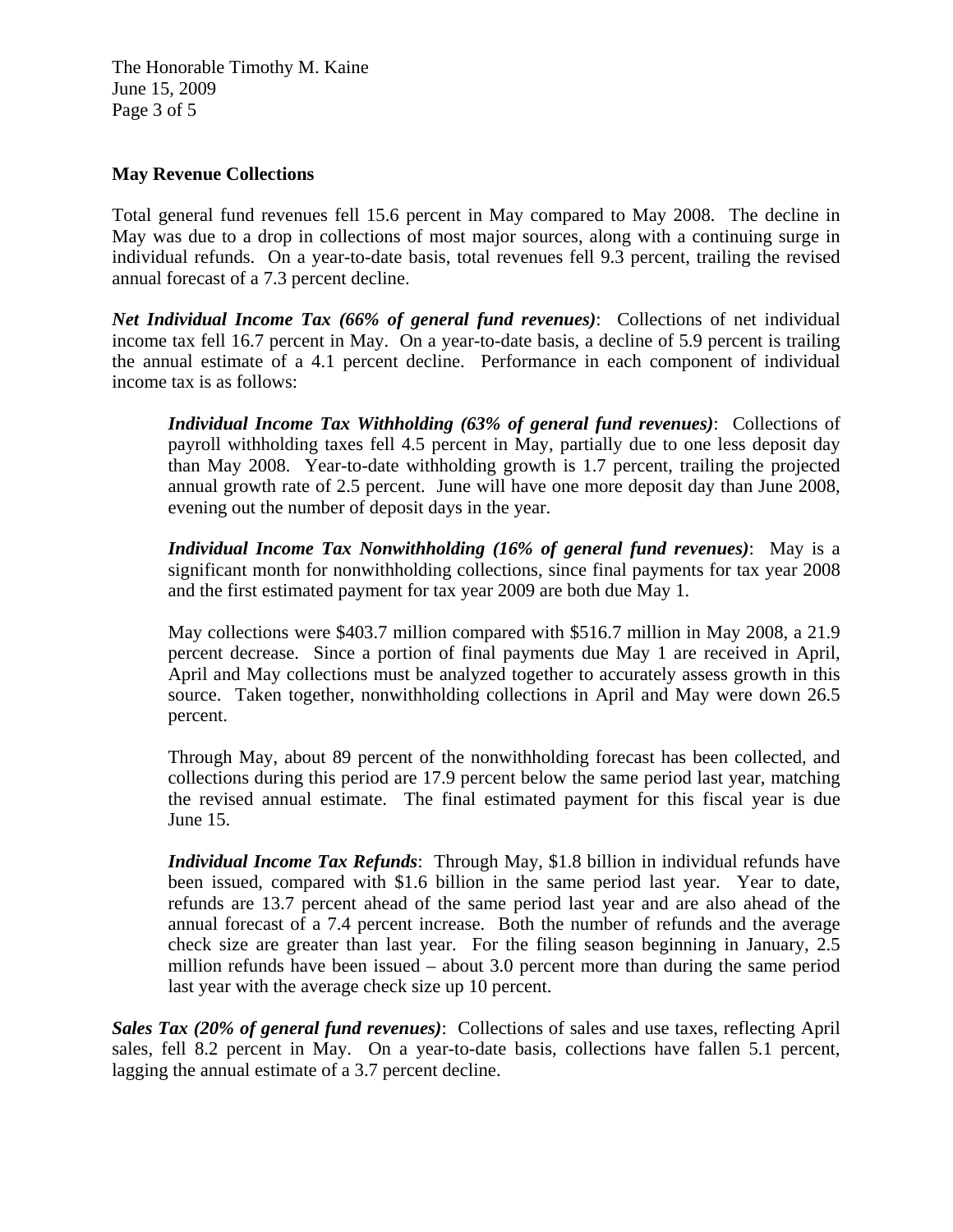The Honorable Timothy M. Kaine June 15, 2009 Page 4 of 5

*Corporate Income Tax (5% of general fund revenues)*: May is typically not a significant month in corporate income tax collections, with final or extension payments due mainly from retailers who typically have a January 31 close to their fiscal year. Such payments vary significantly from year to year.

Year-to-date collections are down 20.2 percent from the same period last year, trailing the annual estimate of a 15.2 percent decline. The second estimated payment for tax year 2009 is due June 15. About \$175 million is needed to meet the annual forecast in this source. Last year, about \$168 million was collected in June.

*Wills, Suits, Deeds, Contracts (2% of general fund revenues)*: Collections of wills, suits, deeds, and contracts – mainly recordation tax collections – fell 22.4 percent in May, and are down 32.6 percent on a year-to-date basis, near the forecast of a 34.7 percent decline.

### **Other Revenue Sources**

The following list provides data on May collections for other revenue sources:

|                                     | Year-to-Date | Annual<br><b>Estimate</b> |
|-------------------------------------|--------------|---------------------------|
| Insurance Premiums (2% GF revenues) | $-47.5\%$    | $-35.1\%$                 |
| Interest Income (1% GF revenues)    | $-53.5\%$    | $-36.2\%$                 |
| ABC Taxes (1% GF revenues)          | $2.7\%$      | 3.6%                      |

*All Other Revenue (3% of general fund revenues)*: Receipts in All Other Revenue rose 10.8 percent in May; \$48.5 million compared with \$43.8 million last May. For the fiscal year-to-date, collections of All Other Revenue fell 24.5 percent from the same period in fiscal year 2008, close to the annual estimate of a 24.8 percent decline. The large decline in year-to-date collections and the annual forecast is attributable to the repeal of the estate tax. The tax was repealed effective July 1, 2007, and estates from deaths prior to that date had up to nine months to file.

*Lottery Revenues*: Net income for May 2009 totaled \$35.6 million, a decline of \$4.4 million from May 2008. In May of last year, a large Mega Millions jackpot boosted sales as the jackpot grew to nearly \$200 million. In addition, interest earnings were lower in May this year because of the accelerated profit transfer schedule. Year-to-date, net income is down 4.4 percent, ahead of the annual estimate of a 5.4 percent decline.

#### **Summary**

May is a significant month for revenue collections. Total general fund revenues fell 15.6 percent in May compared to May of last year. On a year-to-date basis, total revenues fell 9.3 percent, trailing the revised annual forecast of a 7.3 percent decline. Most of the revenue sources with the